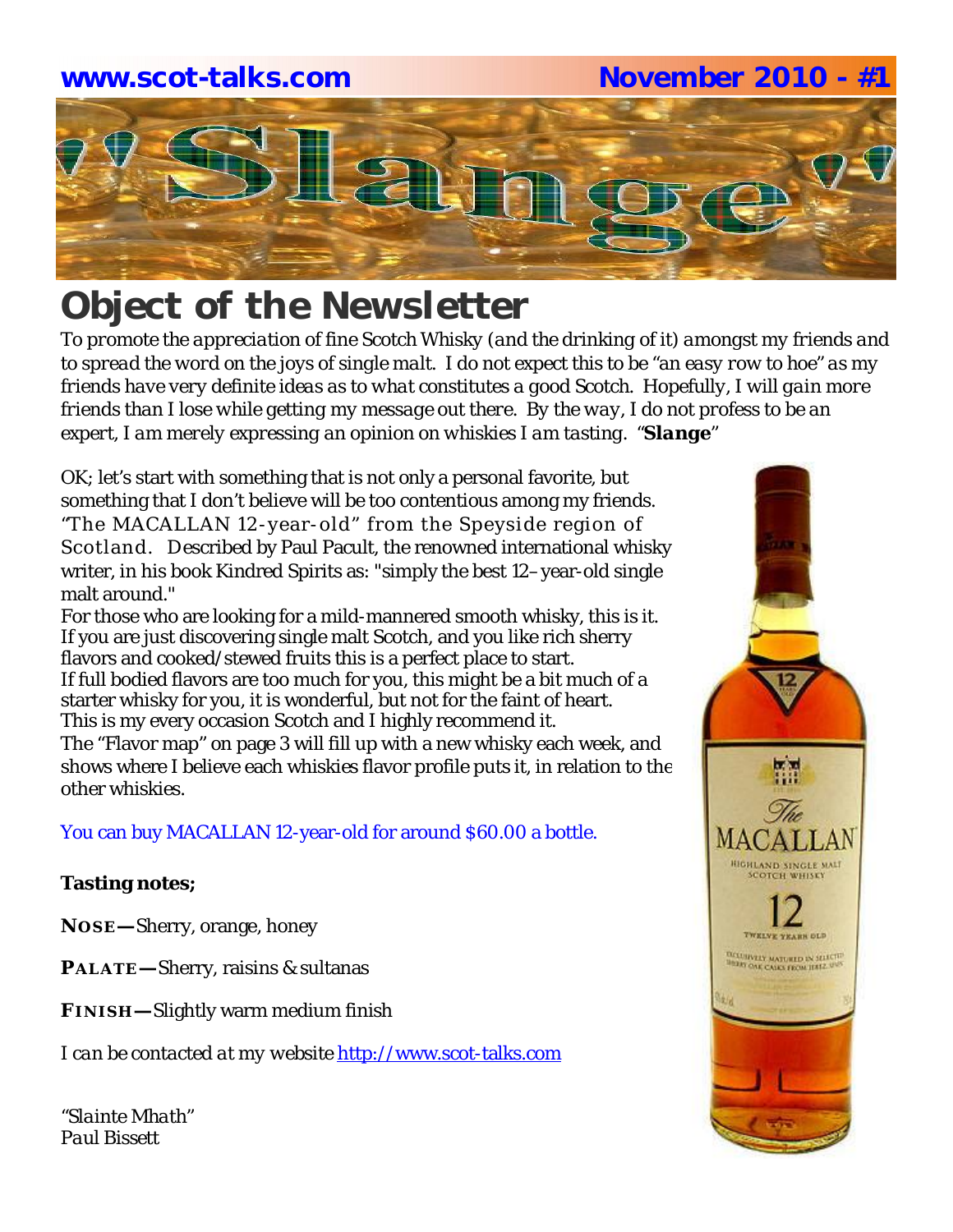## **www.scot-talks.com November 2010 - #1**



# **How do you take your Whisky?**

## **To add Water or not:**

This is a personal preference. Adding water is said to release the fine flavors and smells of the whisky, but something to consider; Tap water may have chlorine in it, and we certainly don't want that in our whisky, so if you add water, use bottled (at room temperature).

## **Do you like ice in your Whisky?**

Reducing the temperature of the whisky "freezes" the aroma and the smell, and makes your drink taste dull, and flat. That should get a reaction from some of my American friends.

## **Whisky cocktails?**

That's a Kilt you're wearing, not a skirt…………...Seriously though, Whisky cocktails are becoming more popular these days and if mixed with the right ingredients, whisky is an excellent component for new and exciting cocktails . My personal recommendation is, use a cheaper blended Whisky and not an expensive single malt.

## **Which Glass?**

Suggestions range from the classic, straight whisky tumbler to the specifically designed whisky glass, the shape not unlike a sherry glass with a bellied body and narrowing towards the top. The choice is yours.



**"Always carry a large flagon of whisky in case of snakebite and furthermore always carry a small snake."** (W.C. Fields, 1880-1946)